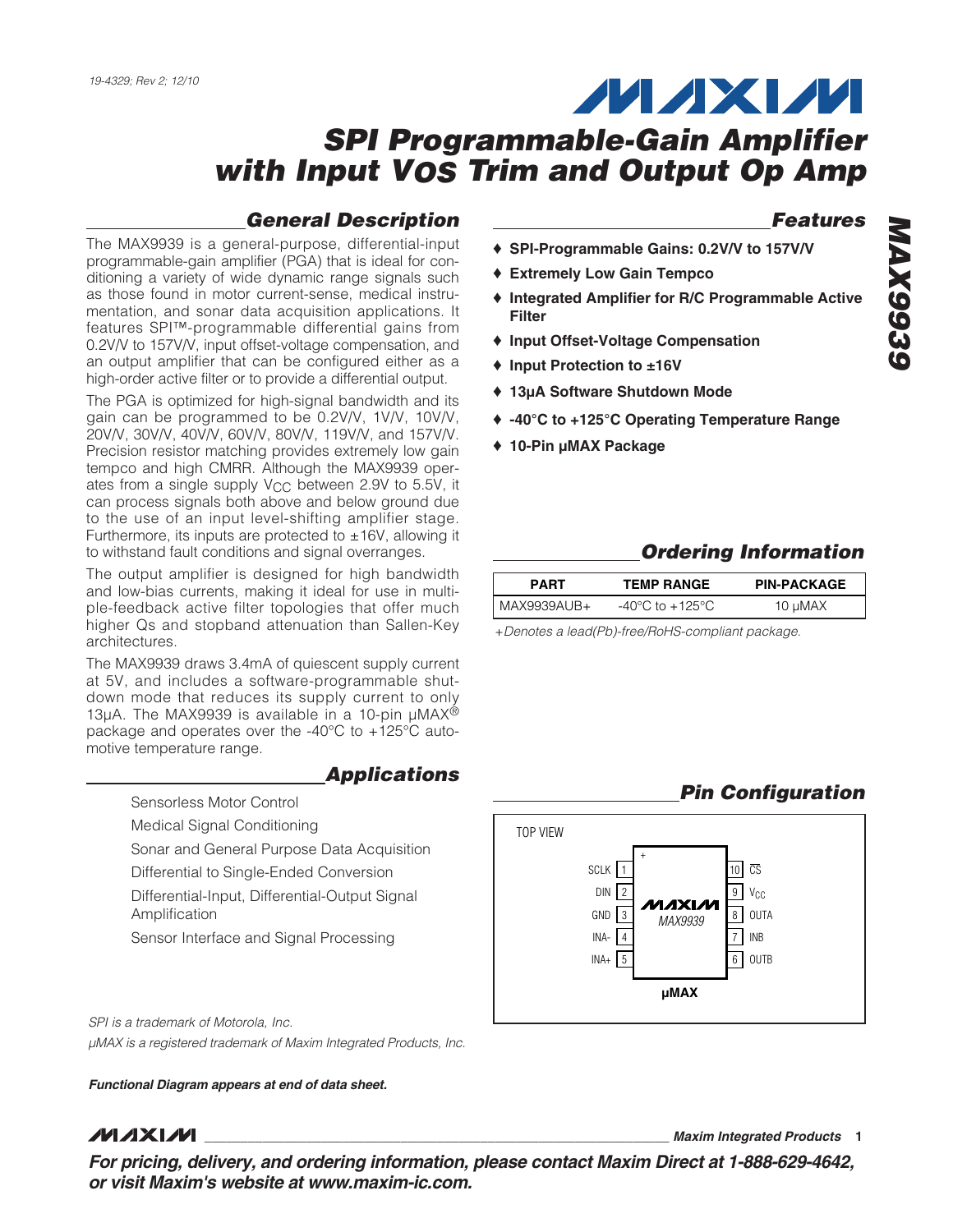## **ABSOLUTE MAXIMUM RATINGS**

| INB, OUTA, OUTB, SCLK, DIN, $\overline{\text{CS}}$ -0.3V to (V <sub>CC</sub> + 0.3V) |  |
|--------------------------------------------------------------------------------------|--|
|                                                                                      |  |
| Output Short-Circuit Current DurationContinuous                                      |  |
| Continuous Input Current into Any Terminal±20mA                                      |  |
| Continuous Power Dissipation ( $T_A = +70^{\circ}C$ )                                |  |
| 10-Pin µMAX (derate 5.6mW/°C above +70°C)707mW                                       |  |

| Operating Temperature Range 40°C to +125°C |  |
|--------------------------------------------|--|
|                                            |  |
|                                            |  |
| Lead Temperature (soldering, 10s)+300°C    |  |
|                                            |  |

Stresses beyond those listed under "Absolute Maximum Ratings" may cause permanent damage to the device. These are stress ratings only, and functional operation of the device at these or any other conditions beyond those indicated in the operational sections of the specifications is not implied. Exposure to absolute maximum rating conditions for extended periods may affect device reliability.

## **ELECTRICAL CHARACTERISTICS**

(V<sub>CC</sub> = 5V, V<sub>GND</sub> = 0V, V<sub>INA+</sub> = V<sub>INA-</sub>, Gain = 10V/V, R<sub>OUTA</sub> = R<sub>OUTB</sub> = 1kΩ to V<sub>CC</sub>/2, T<sub>A</sub> = T<sub>MIN</sub> to T<sub>MAX</sub>, unless otherwise noted. Typical values are at  $T_A = +25^{\circ}C$ .) (Note 1)

| <b>PARAMETER</b>                        | <b>SYMBOL</b>         | <b>CONDITIONS</b>                                                                  | <b>MIN</b> | <b>TYP</b>   | <b>MAX</b>                | <b>UNITS</b>   |
|-----------------------------------------|-----------------------|------------------------------------------------------------------------------------|------------|--------------|---------------------------|----------------|
| <b>PGA CHARACTERISTICS</b>              |                       |                                                                                    |            |              |                           |                |
| Gain Error                              | GE                    | $T_A = +25^{\circ}C$ , 0.2V $\leq V_{\text{OUTA}} \leq V_{\text{CC}} - 0.2V$       |            | 0.05         | 0.38                      | $\%$           |
| Gain Temperature-Coefficient            | Tc-GE                 |                                                                                    |            | 2.2          | 17                        | ppm/°C         |
| Input Offset Voltage (Note 2)           |                       | With no $V_{OS}$ trim, $T_A = +25°C$                                               |            | 1.5          | 9                         | mV             |
|                                         | V <sub>OS-A</sub>     | With no $V_{OS}$ trim, $T_A = T_{MIN}$ to $T_{MAX}$                                |            |              | 15                        |                |
| Input Offset-Voltage Drift              |                       |                                                                                    |            | 10           |                           | $\mu$ V/C      |
| Input Offset-Voltage Trim Range         |                       |                                                                                    |            | ±17          |                           | mV             |
| Input Common-Mode Range                 | <b>V<sub>CM</sub></b> | Guaranteed by CMRR test (Note 3)                                                   | $-VCC/2$   |              | V <sub>CC</sub><br>$-2.2$ | $\vee$         |
|                                         |                       | $-1V \leq V_{CM} \leq V_{CC} - 2.2V$                                               | 50         | 60           |                           |                |
| Common-Mode Rejection Ratio             | <b>CMRR</b>           | $-VCC/2 \le V_{CM} \le V_{CC} - 2.2V$ , $T_A = +25°C$                              | 50         | 60           |                           | dB             |
|                                         |                       | $-VCC/2 \leq VCM \leq VCC - 2.2V$                                                  | 39         |              |                           |                |
| Output Short-Circuit current            | <b>ISC</b>            |                                                                                    |            | 70           |                           | mA             |
| Input-Voltage Noise Density             | $V_N$                 | $f = 10kHz$ , gain = 157V/V                                                        |            | 54           |                           | $nV/\sqrt{Hz}$ |
|                                         | <b>GBW</b>            | $Gain = 0.2$ V/V                                                                   | 2.15       |              |                           | MHz            |
| Gain-Bandwidth Product                  |                       | Gain = $1 V/V$                                                                     |            |              |                           |                |
|                                         |                       | Gain = $157V/V$                                                                    |            | 279          |                           |                |
| Slew Rate                               | <b>SR</b>             |                                                                                    |            | 9            |                           | $V/\mu s$      |
| Settling Time                           | ts                    | To 1%, 2V output step                                                              |            | 0.45         |                           | μs             |
| <b>Distortion</b>                       | <b>THD</b>            | $f = 1$ kHz, $V_{OUTA} = 2.5V_{P-P}$                                               |            | 89           |                           | dB             |
| Max Capacitive Load                     | $C_{L(MAX)}$          |                                                                                    |            | $\mathbf{1}$ |                           | nF             |
| Output Swing                            | VOH, VOL              | Voltage output high = $V_{CC}$ - $V_{OUTA}$ ,<br>voltage output low = VOUTA - VGND |            | 25           | 60                        | mV             |
| <b>OUTPUT AMPLIFIER CHARACTERISTICS</b> |                       |                                                                                    |            |              |                           |                |
| Input Bias Current                      | Ib                    | (Note 4)                                                                           |            | 1            |                           | рA             |
| Input Offset Voltage (Note 2)           |                       | $T_A = +25$ °C                                                                     |            | 1.5          | 9                         | mV             |
|                                         | $V$ OS-B              | $T_A = T_{MIN}$ to $T_{MAX}$                                                       |            |              | 15                        |                |
| Output Short-Circuit Current            | <b>Isc</b>            |                                                                                    |            | 70           |                           | mA             |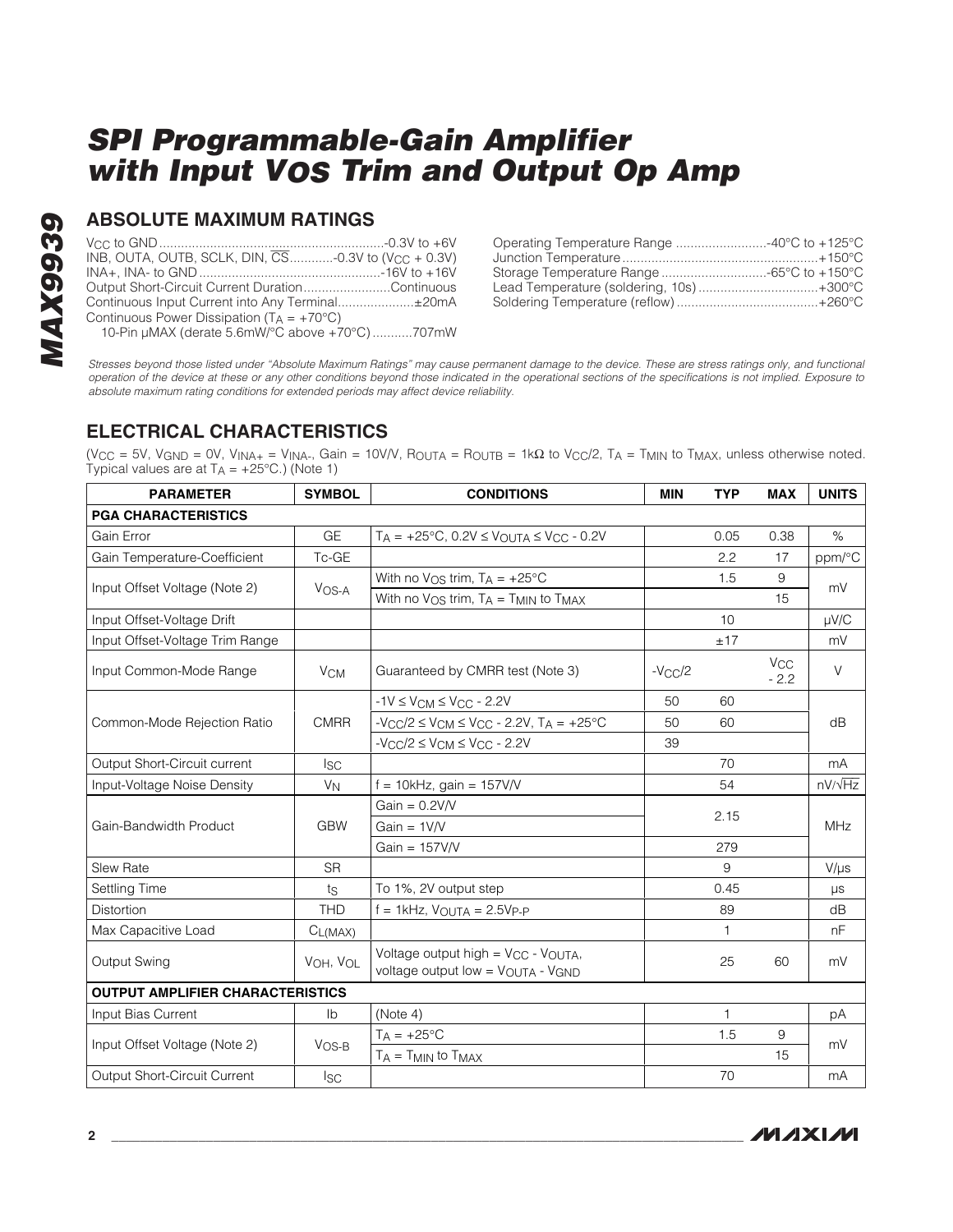## **ELECTRICAL CHARACTERISTICS (continued)**

(V<sub>CC</sub> = 5V, V<sub>GND</sub> = 0V, V<sub>INA+</sub> = V<sub>INA-</sub>, Gain = 10V/V, R<sub>OUTA</sub> = R<sub>OUTB</sub> = 1kΩ to V<sub>CC</sub>/2, T<sub>A</sub> = T<sub>MIN</sub> to T<sub>MAX</sub>, unless otherwise noted. Typical values are at  $T_A = +25^{\circ}C$ .) (Note 1)

| <b>PARAMETER</b>                  | <b>SYMBOL</b>                                                                                                | <b>CONDITIONS</b>                                                                                                       | <b>MIN</b>                              | <b>TYP</b> | <b>MAX</b> | <b>UNITS</b>   |
|-----------------------------------|--------------------------------------------------------------------------------------------------------------|-------------------------------------------------------------------------------------------------------------------------|-----------------------------------------|------------|------------|----------------|
| Unity-Gain Bandwidth              | <b>UGBW</b>                                                                                                  |                                                                                                                         |                                         | 2.2        |            | <b>MHz</b>     |
| <b>Slew Rate</b>                  | <b>SR</b>                                                                                                    |                                                                                                                         |                                         | 6.4        |            | $V/\mu s$      |
| Settling Time                     | ts                                                                                                           | To 1%, 2V output step                                                                                                   |                                         | 0.86       |            | μs             |
| Input-Voltage Noise Density       | $V_N$                                                                                                        |                                                                                                                         |                                         | 36         |            | $nV/\sqrt{Hz}$ |
| <b>Distortion</b>                 | <b>THD</b>                                                                                                   | $f = 1$ kHz, V <sub>OUTA</sub> = 2.5V <sub>P-P</sub> , gain = -1V/V                                                     |                                         | 90         |            | dB             |
| Max Capacitive Load               | $C_{L(MAX)}$                                                                                                 |                                                                                                                         |                                         | 1          |            | nF             |
| Output Swing                      | Voltage output high = V <sub>CC</sub> - V <sub>OUTB</sub> ,<br>VOH, VOL<br>voltage output low = VOUTB - VGND |                                                                                                                         |                                         | 25         | 60         | mV             |
| <b>POWER SUPPLY</b>               |                                                                                                              |                                                                                                                         |                                         |            |            |                |
| Supply Voltage Range              | <b>V<sub>CC</sub></b>                                                                                        | Guaranteed by PSRR                                                                                                      | 2.9                                     |            | 5.5        | V              |
| Power-Supply Rejection Ratio      | <b>PSRR</b>                                                                                                  | 1k $\Omega$ between OUTA and INB, 1k $\Omega$ between<br>OUTB and INB, measured differentially<br>between OUTA and OUTB | 60                                      | 80         |            | dB             |
| <b>Supply Current</b>             | $_{\text{LCC}}$                                                                                              | OUTA and OUTB unloaded                                                                                                  |                                         | 3.4        | 6.7        | mA             |
| Shutdown Supply Current           | <b>SHDN</b>                                                                                                  | Soft shutdown through SPI                                                                                               |                                         | 13         | 24         | μA             |
| <b>SPI CHARACTERISTICS</b>        |                                                                                                              |                                                                                                                         |                                         |            |            |                |
| Input-Voltage Low                 | $V_{IL}$                                                                                                     |                                                                                                                         |                                         |            | 0.8        | V              |
| Input-Voltage High                | V <sub>IH</sub>                                                                                              | $V_{CC} = 5V$                                                                                                           | 2.0                                     |            |            | $\vee$         |
|                                   |                                                                                                              | $V_{\rm CC} = 3.3V$                                                                                                     | 1.65                                    |            |            |                |
| Input Leakage Current             | <b>I<sub>IN</sub></b>                                                                                        |                                                                                                                         |                                         |            | ±1         | μA             |
| Input Capacitance                 | $C_{IN}$                                                                                                     |                                                                                                                         |                                         | 5          |            | pF             |
| <b>SPI TIMING CHARACTERISTICS</b> |                                                                                                              |                                                                                                                         |                                         |            |            |                |
| <b>SCLK Frequency</b>             | <b>fSCLK</b>                                                                                                 | (Note 5)                                                                                                                |                                         |            | 5          | <b>MHz</b>     |
| <b>SCLK Period</b>                | tcp                                                                                                          |                                                                                                                         | 200                                     |            |            | ns             |
| <b>SCLK Pulse-Width High</b>      | tch                                                                                                          |                                                                                                                         | 80                                      |            |            | ns             |
| <b>SCLK Pulse-Width Low</b>       | $t_{CL}$                                                                                                     |                                                                                                                         | 80                                      |            |            | ns             |
| CS Fall to SCLK Rise Setup        | tcss                                                                                                         |                                                                                                                         | 80                                      |            |            | ns             |
| CS Fall to SCLK Rise Hold         | tcsн                                                                                                         |                                                                                                                         | $20 + (0.5)$<br>$x$ t <sub>CP</sub> $)$ |            |            | ns             |
| <b>DIN to SCLK Setup</b>          | tps                                                                                                          |                                                                                                                         | 55                                      |            |            | ns             |
| DIN Hold after SCLK               | t <sub>DH</sub>                                                                                              |                                                                                                                         | $\mathbf{O}$                            |            |            | ns             |
| SCLK Rise to CS Fall Delay        | tcso                                                                                                         |                                                                                                                         | 20                                      |            |            | ns             |
| CS Rise to SCLK Rise Hold         | t <sub>CS1</sub>                                                                                             |                                                                                                                         | 80                                      |            |            | ns             |
| CS Pulse-Width High               | tcsw                                                                                                         |                                                                                                                         | 200                                     |            |            | ns             |

**Note 1:** All devices are 100% production tested at T<sub>A</sub> = +25°C. Temperature limits are guaranteed by design.

**Note 2:** The input offset voltage includes the effects of mismatches in the internal V<sub>CC</sub>/2 resistor dividers.

**Note 3:** For gain of 0.25V/V, the input common-mode range is -1V to V<sub>CC</sub> - 2V.

**Note 4:** The input current of a CMOS device is too low to be accurately measured on an ATE and is typically on the order of 1pA.

**Note 5:** Parts are functional with  $f_{SCLK} = 10$ MHz.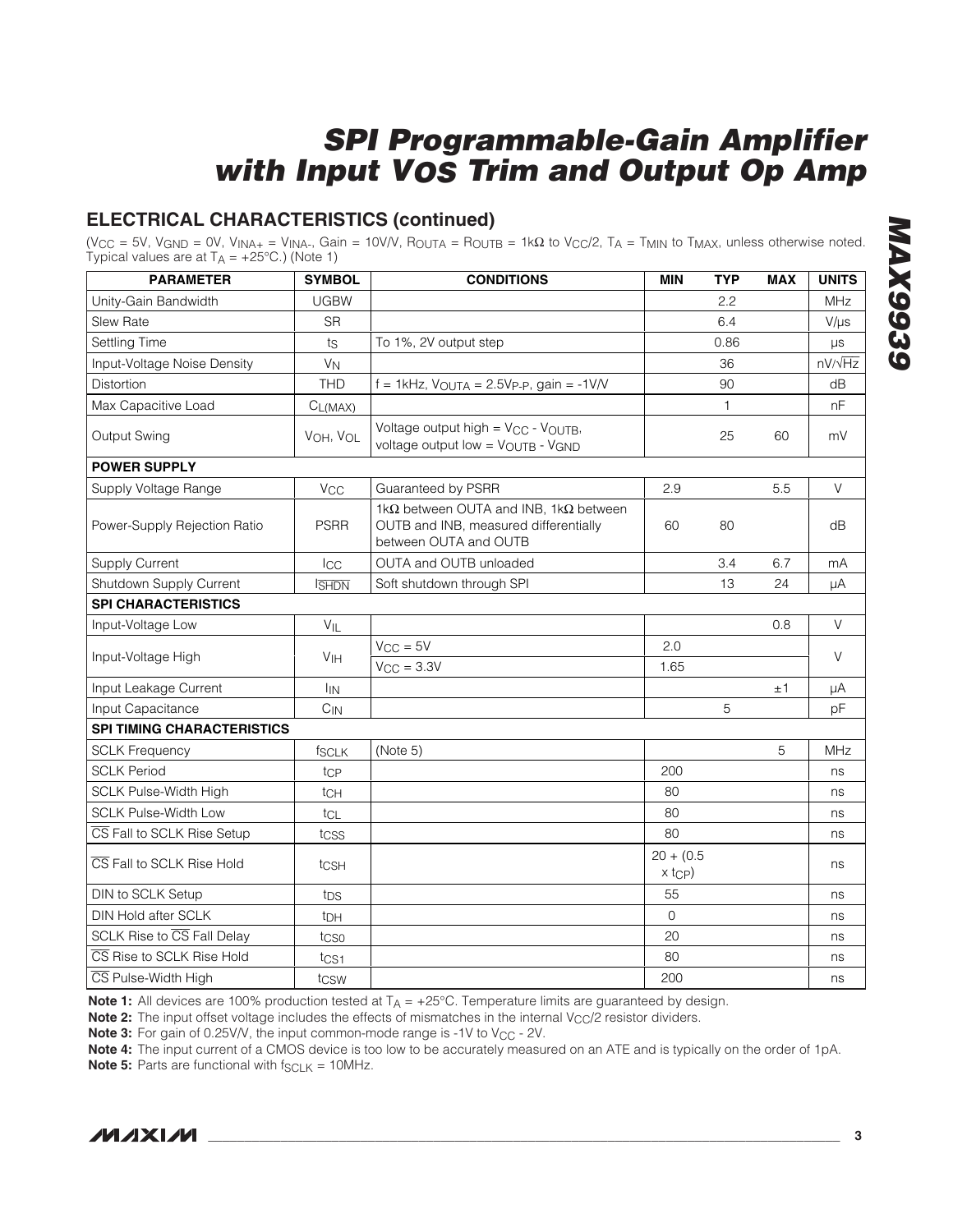



Figure 1. SPI Interface Timing Diagram

### **Typical Operating Characteristics**

(V<sub>CC</sub> = 5V, V<sub>GND</sub> = 0V, V<sub>IN+</sub> = V<sub>IN-</sub> = 0V, Gain = 10V/V, R<sub>OUTA</sub> = R<sub>OUTB</sub> = 1kΩ to V<sub>CC</sub>/2, T<sub>A</sub> = +25°C, unless otherwise noted.)



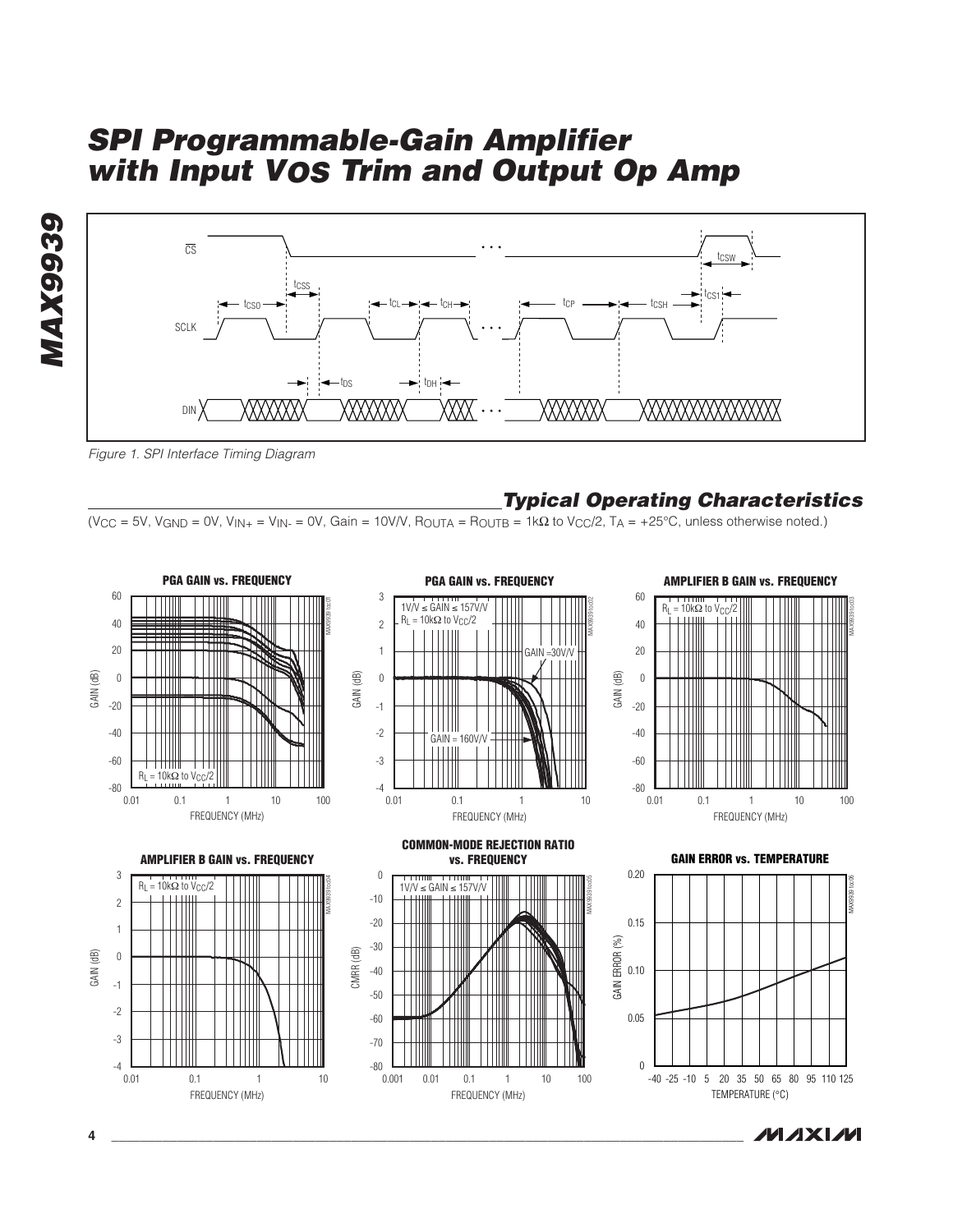## **Typical Operating Characteristics (continued)**

(V<sub>CC</sub> = 5V, V<sub>GND</sub> = 0V, V<sub>IN+</sub> = V<sub>IN-</sub> = 0V, Gain = 10V/V, R<sub>OUTA</sub> = R<sub>OUTB</sub> = 1kΩ to V<sub>CC</sub>/2, T<sub>A</sub> = +25°C, unless otherwise noted.)









**TOTAL HARMONIC DISTORTION**





**NOISE VOLTAGE DENSITY**

**MAXM**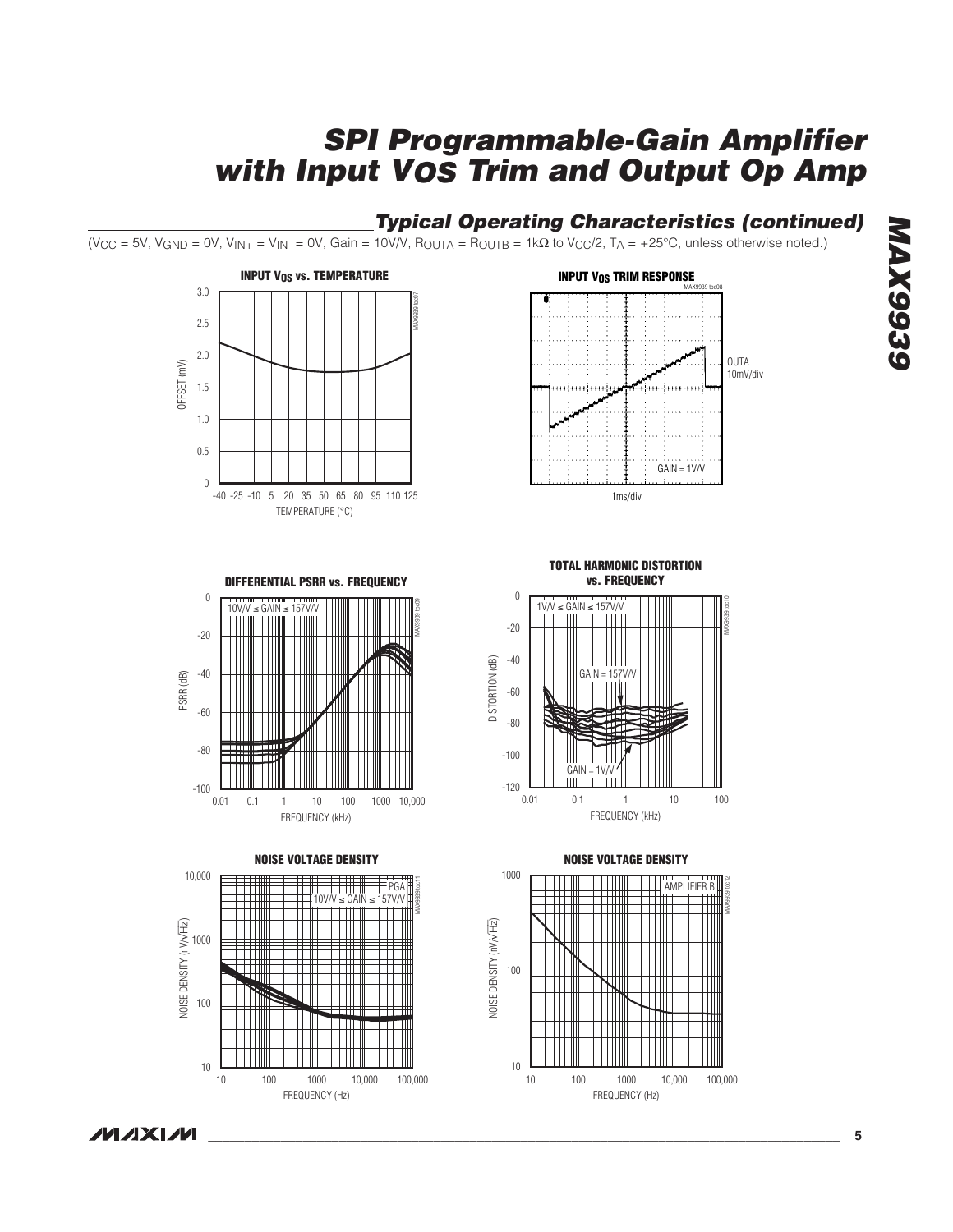## **Typical Operating Characteristics (continued)**

(V<sub>CC</sub> = 5V, V<sub>GND</sub> = 0V, V<sub>IN+</sub> = V<sub>IN-</sub> = 0V, Gain = 10V/V, R<sub>OUTA</sub> = R<sub>OUTB</sub> = 1kΩ to V<sub>CC</sub>/2, T<sub>A</sub> = +25°C, unless otherwise noted.)











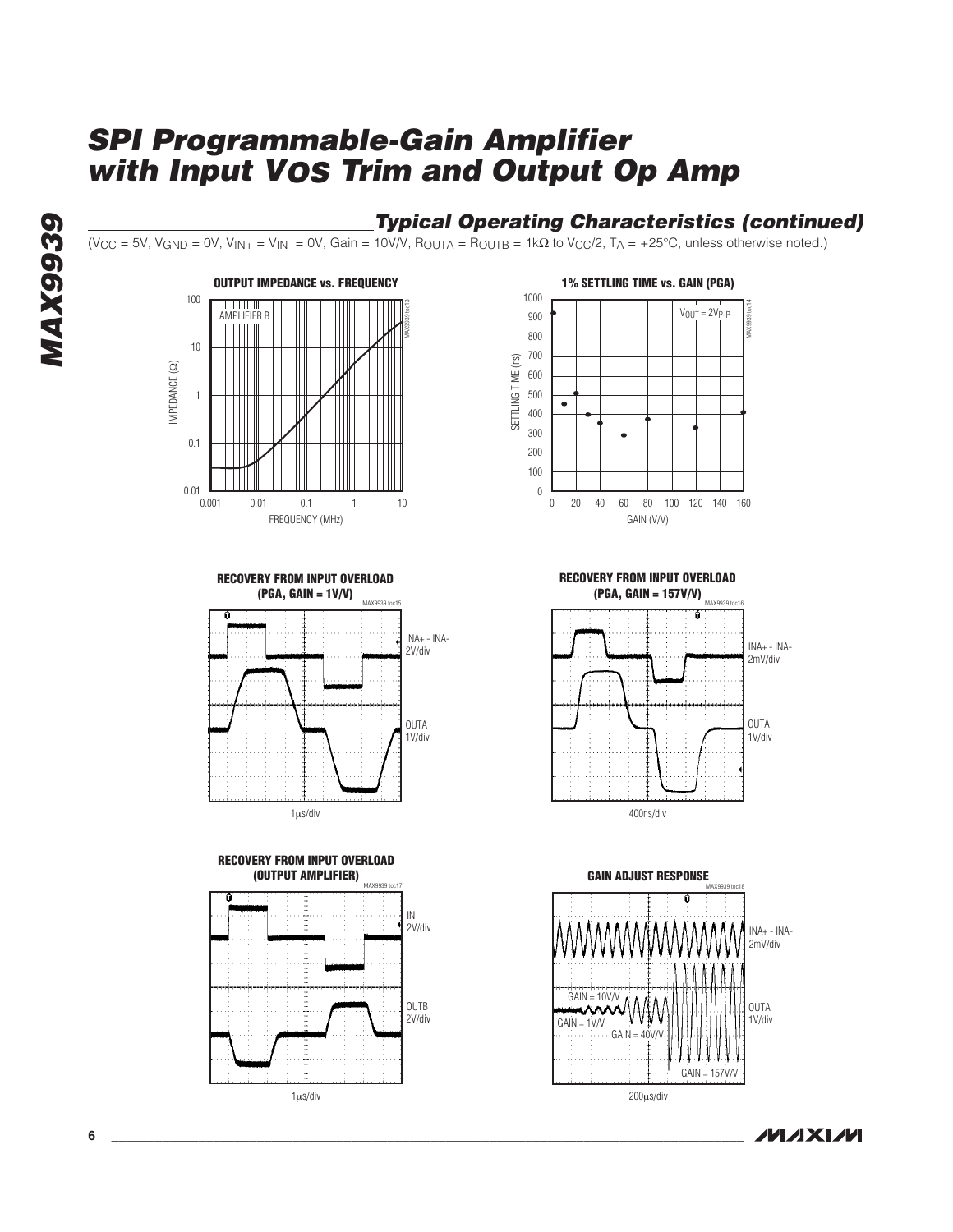## **Typical Operating Characteristics (continued)**

 $(V_{\text{CC}} = 5V, V_{\text{GND}} = 0V, V_{\text{IN+}} = V_{\text{IN-}} = 0V,$  Gain = 10V/V,  $R_{\text{OUTA}} = R_{\text{OUTB}} = 1k\Omega$  to  $V_{\text{CC}}/2$ ,  $T_{\text{A}} = +25^{\circ}\text{C}$ , unless otherwise noted.)





## **Pin Description**

| <b>PIN</b> | <b>NAME</b>            | <b>FUNCTION</b>                                                                                                           |
|------------|------------------------|---------------------------------------------------------------------------------------------------------------------------|
|            | <b>SCLK</b>            | Serial-Clock Input                                                                                                        |
| 2          | <b>DIN</b>             | Serial-Data Input. Data is clocked into the serial interface on the rising edge of SCLK.                                  |
| 3          | <b>GND</b>             | Ground                                                                                                                    |
| 4          | INA-                   | PGA Inverting Input                                                                                                       |
| 5          | $INA+$                 | PGA Noninverting Input                                                                                                    |
| 6          | <b>OUTB</b>            | <b>Buffer Output</b>                                                                                                      |
| 7          | INB                    | <b>Buffer Input</b>                                                                                                       |
| 8          | <b>OUTA</b>            | <b>PGA Output</b>                                                                                                         |
| 9          | <b>V<sub>CC</sub></b>  | Power Supply. Bypass to GND with 0.1µF and 1µF capacitors.                                                                |
| 10         | $\overline{\text{CS}}$ | Active-Low Chip-Select Input. Drive CS low to enable the serial interface. Drive CS high to disable the serial interface. |

## **Detailed Description**

The MAX9939 is a general-purpose PGA with input offset trim capability. Its gain and input offset voltage (VOS) are SPI programmable. The device also includes an uncommitted output operational amplifier that can be used as either a high-order active filter or to provide a differential output. The device can be put into shutdown through SPI.

The gain of the amplifier is programmable between 0.2V/V and 157V/V. The input offset is programmable between ±17mV and can be used to regain output dynamic range in high gain settings. An input offset-voltage measurement mode enables input offset voltage to

be calibrated out in firmware to obtain excellent DC accuracy.

The main amplifier accepts a differential input and provides a single-ended output. The relationship between the differential input and singled-ended output is given by the representative equation:

 $V_{\text{OUTA}} = V_{\text{CC}}/2 + \text{Gain} \times (V_{\text{INA+}} - V_{\text{INA-}}) + \text{Gain} \times V_{\text{OS}}$ 

#### **Architecture**

The MAX9939 features three internal amplifiers as shown in the Functional Diagram. The first amplifier (amplifier LVL) is configured as a differential amplifier for differential to single-ended conversion with an input offset-voltage trim network. It has extremely high

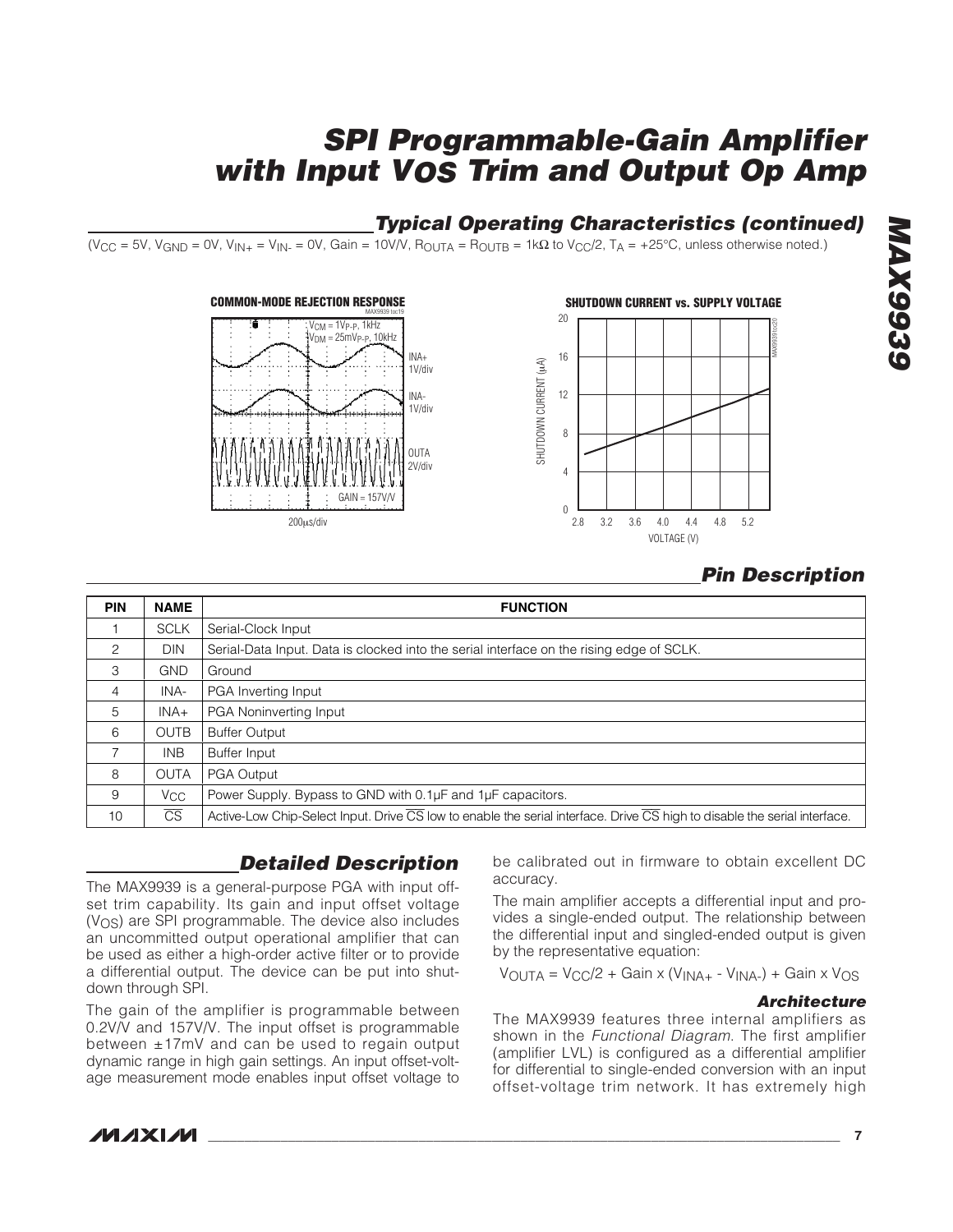

Figure 2. SPI Interface Timing Diagram (CPOL = CPHA = 0)

CMRR, gain accuracy, and very low temperature drift due to precise resistor matching. The output of this amplifier is level shifted to  $V_{CC}/2$ .

This amplifier is followed by a programmable-gain inverting amplifier (amplifier A) with programmable RF and R<sub>I</sub> resistors whose gain varies between 0.2V/V and 157V/V. The output of this amplifier is biased at V<sub>CC</sub>/2 and has extremely high gain accuracy and low temperature drift.

The MAX9939 has an uncommitted op amp (amplifier B) whose noninverting input is referenced to V<sub>CC</sub>/2. Its inverting input and output are externally accessible, allowing it to be configured either as an active filter or as a differential output.

A robust input ESD protection scheme allows input voltages at INA+ and INA- to reach  $\pm 16V$  without damaging the MAX9939, thus making the part extremely attractive for use in front-ends that can be exposed to high voltages during fault conditions. In addition, its input-voltage range extends down to  $-V_{CC}/2$  (e.g.,  $-2.5V$ when powered from a 5V single supply) allowing the MAX9939 to translate below ground signals to a 0V to 5V output signal. This feature simplifies interfacing ground-referenced signals with unipolar-input ADCs.

#### **SPI-Compatible Serial Interface**

The MAX9939 has a write-only interface, consisting of three inputs: the clock signal (SCLK), data input (DIN), and chip-select input  $(\overline{CS})$ . The serial interface works with the clock polarity (CPOL) and clock phase (CPHA) both set to 0 (see Figure 1). Initiating a write to the MAX9939 is accomplished by pulling  $\overline{CS}$  low. Data is clocked in on the rising edge of each clock pulse, and is written LSB first. Each write to the MAX9939 consists

of 8 bits (1 byte). Pull  $\overline{\text{CS}}$  high after the 8th bit has been clocked in to latch the data and before sending the next byte of instruction. Note that the internal register is not updated if  $\overline{CS}$  is pulled high before the falling edge of the 8th clock pulse.

#### **Register Description**

The MAX9939 consists of three registers: a shift register and two internal registers. The shift register accepts data and transfers it to either of the two internal registers. The two internal registers store data that is used to determine the gain, input offset voltage, and operating modes of the amplifier. The two internal registers are the Input VOS Trim register and Gain register. The format of the 8-bit write to these registers is shown in Tables 1 and 2. Data is sent to the shift register LSB first.

**SEL:** The SEL bit selects which internal register is written to. Set SEL to 0 to write bits  $D5:D1$  to the input  $V_{OS}$ trim register. Set SEL to 1 to write D4:D1 to the Gain register (D5 is don't care when  $SEL = 1$ ).

|  |  |  |  |  | Table 1. Input Vos Trim Register |
|--|--|--|--|--|----------------------------------|
|--|--|--|--|--|----------------------------------|

| D7<br><b>MSB</b> | D <sub>6</sub> | D5             | D4 | D <sub>3</sub> | D <sub>2</sub> | D1 | D <sub>0</sub><br><b>LSB</b> |
|------------------|----------------|----------------|----|----------------|----------------|----|------------------------------|
| SHDN MEAS        |                | V <sub>4</sub> | VЗ | \/2            |                | VO | $SEL = 0$                    |

#### **Table 2. Gain Register**

| D7<br><b>MSB</b> | D <sub>6</sub> | D <sub>5</sub> | D4             | D <sub>3</sub> | D <sub>2</sub> | D1             | D <sub>0</sub><br><b>LSB</b> |
|------------------|----------------|----------------|----------------|----------------|----------------|----------------|------------------------------|
| SHDN MEAS        |                |                | G <sub>3</sub> | G <sub>2</sub> | G1             | G <sub>0</sub> | $SEL =$                      |

 $X = Don't care.$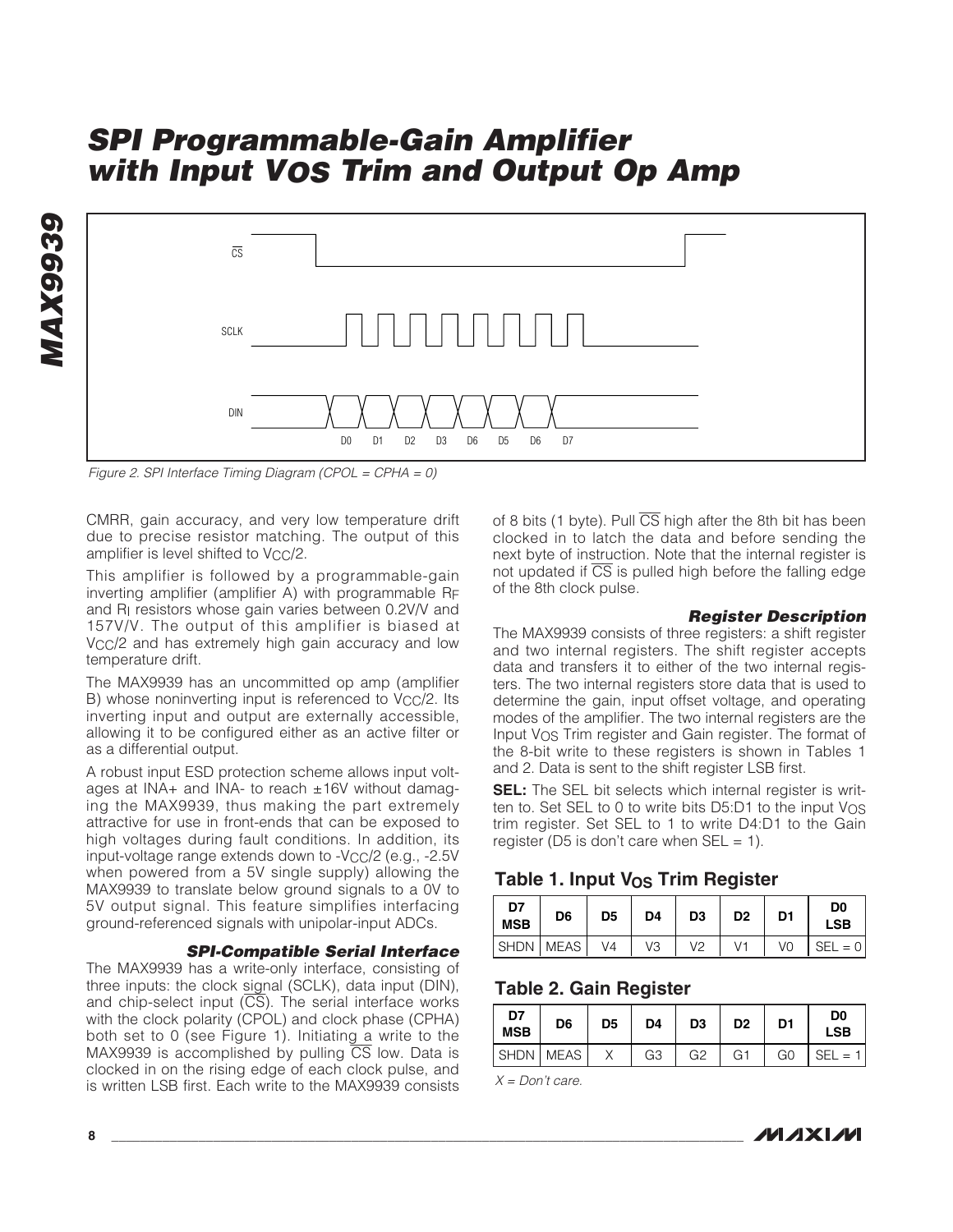**SHDN:** Set SHDN to 0 for normal operation. Set SHDN to 1 to place the device in a low-power 13µA shutdown mode. In shutdown mode, the outputs OUTA and OUTB are high impedance, however, the SPI decode circuitry is still active. Each instruction requires a write to the SHDN bit.

**MEAS:** The MAX9939 provides a means for measuring its own input offset voltage. When MEAS is set to 1, the INA- input is disconnected from the input signal path and internally shorted to INA+. This architecture thus allows the input common-mode voltage to be compensated at the application-specific input common-mode voltage of interest. The input offset voltage of the PGA is the output offset voltage divided by the programmed gain without any  $V_{\text{OS}}$  trim (i.e., V3:V0 set to 0):

VOS-INHERENT = (VOUTA - VCC/2)/Gain

Program V<sub>OS</sub> to offset V<sub>OS-INHERENT</sub>. The input V<sub>OS</sub> also includes the effect of mismatches in the resistordividers. Setting MEAS to 0 switches the inputs back to the signals on INA+ and INA-. Each instruction requires a write to the MEAS bit.

#### **Programming Gain**

The PGA's gain is set by the bits G3:G0 in the Gain register. Table 3 shows the relationship between the bits G3:G0 and the amplifier's gain. The slew rate and small-signal bandwidth (SSBW) of the PGA depend on its gain setting as shown in Table 3.

#### **Programming Input Offset Voltage (VOS)**

The input offset voltage is set by the bits V4:V0 in the Input Offset Voltage Trim register. Bit V4 determines the polarity of the offset. Setting V4 to 0 makes the offset positive, while setting V4 to 1 makes the offset negative. Table 4 shows the relationship between V3:V0 and V<sub>OS</sub>.

To determine the effect of  $V_{OS}$  at the output of the amplifier for gains other than 1, use the following formula:

 $V_{\text{OUTA}} = V_{\text{CC}}/2 + \text{Gain} \times (V_{\text{OS-INHERENT}} + V_{\text{OS}})$ 

where VOS-INHERENT is the inherent input offset voltage of the amplifier, which can be measured by setting MEAS to 1.

## **Applications Information**

#### **Use of Output Amplifier as Active Filter**

The output amplifier can be configured as a multiplefeedback active filter as shown in Figure 3, which traditionally has better stopband attenuation characteristics than Sallen-Key filters. These filters also possess inherently better distortion performance since there are no common-mode induced effects (i.e., the commonmode voltage of the operational amplifier is always fixed at  $V_{\text{CC}}/2$  instead of it being signal dependent such as in Sallen-Key filters). Choose external resistors and capacitors to create lowpass, bandpass, or highpass filters.

#### **Table 3. Gain**

| G3:G0 | <b>GAIN</b><br>(V/V)            | <b>SLEW RATE</b><br>$(V/\mu s)$ | <b>SMALL-SIGNAL BANDWIDTH (MHz)</b> |
|-------|---------------------------------|---------------------------------|-------------------------------------|
| 0000  |                                 | 2.90                            | 2.15                                |
| 0001  | 10                              | 8.99                            | 2.40                                |
| 0010  | 20                              | 8.70                            | 1.95                                |
| 0011  | 30                              | 12.80                           | 3.40                                |
| 0100  | 40                              | 12.50                           | 2.15                                |
| 0101  | 60                              | 13.31                           | 2.60                                |
| 0110  | 80                              | 12.15                           | 1.91                                |
| 0111  | 120                             | 18.53                           | 2.30                                |
| 1000  | 157                             | 16.49                           | 1.78                                |
|       | $0.2$ (V <sub>CC</sub> = 5V)    |                                 |                                     |
| 1001  | $0.25$ (V <sub>CC</sub> = 3.3V) | 2.86                            | 1.95                                |
| 1010  |                                 | 2.90                            | 2.15                                |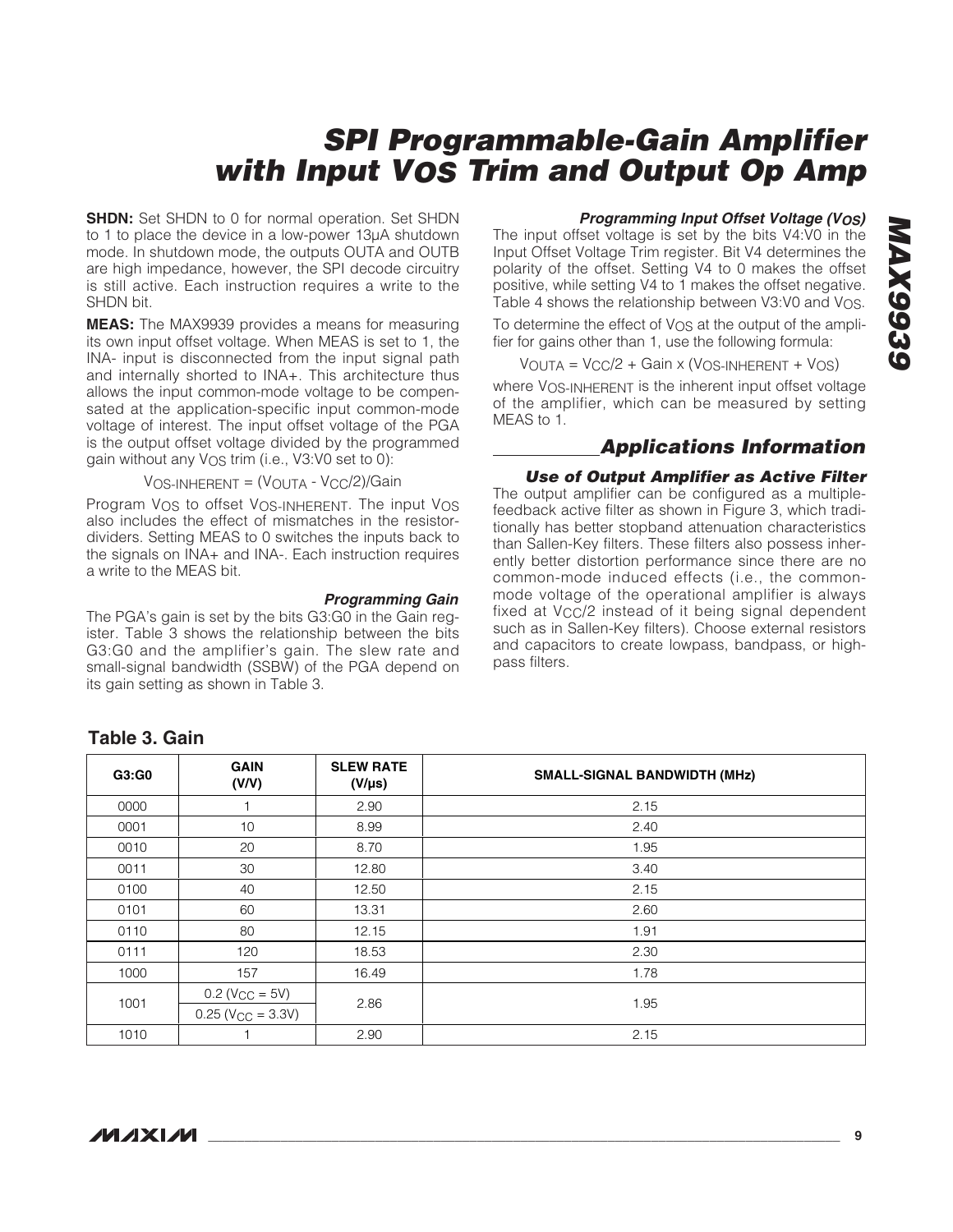| <b>INPUT OFFSET VOLTAGE</b><br>$(V4 = 0$ TRIMS POSITIVE, $V4 = 1$ TRIMS NEGATIVE) |              |  |  |  |  |
|-----------------------------------------------------------------------------------|--------------|--|--|--|--|
| V3:V0                                                                             | $V_{OS}(mV)$ |  |  |  |  |
| 0000                                                                              | 0            |  |  |  |  |
| 0001                                                                              | 1.3          |  |  |  |  |
| 0010                                                                              | 2.5          |  |  |  |  |
| 0011                                                                              | 3.8          |  |  |  |  |
| 0100                                                                              | 4.9          |  |  |  |  |
| 0101                                                                              | 6.1          |  |  |  |  |
| 0110                                                                              | 7.3          |  |  |  |  |
| 0111                                                                              | 8.4          |  |  |  |  |
| 1000                                                                              | 10.6         |  |  |  |  |
| 1001                                                                              | 11.7         |  |  |  |  |
| 1010                                                                              | 12.7         |  |  |  |  |
| 1011                                                                              | 13.7         |  |  |  |  |
| 1100                                                                              | 14.7         |  |  |  |  |
| 1101                                                                              | 15.7         |  |  |  |  |
| 1110                                                                              | 16.7         |  |  |  |  |
| 1111                                                                              | 17.6         |  |  |  |  |

#### **Table 4. Input Offset-Voltage Trim**

**MAX9939**

**MAX9939** 

#### **Use of Output Operational Amplifier as TIA**

CMOS inputs on the output op amp makes it ideal for use as an input transimpedance amplifier (TIA) in certain current-output sensor applications. In such a situation, keep in mind that the inverting input operates at fixed voltage of  $V_{\text{CC}}/2$ . Use a high-value resistor as a feedback gain element, and use a feedback capacitor in parallel with this resistor if necessary to aid amplifier stability in the presence of high photodiode or cable capacitance. The output of this TIA can be routed to INA+ or INA- for further processing and signal amplification.

#### **Power-Supply Bypassing**

Bypass V<sub>CC</sub> to GND with a 0.1µF capacitor in parallel with a 1µF low-ESR capacitor placed as close as possible to the MAX9939.

#### **Differential-Input, Differential-Output PGA**

The output amplifier can be configured so that the MAX9939 operates as a differential-input, differentialoutput programmable gain amplifier. As shown in Figure 4, use a 10kΩ resistor between OUTA and INB, and between INB and OUTB. Such a differential-output configuration is ideal for use in low-voltage applications that can benefit from the 2X output voltage dynamic range when compared to single-ended output format.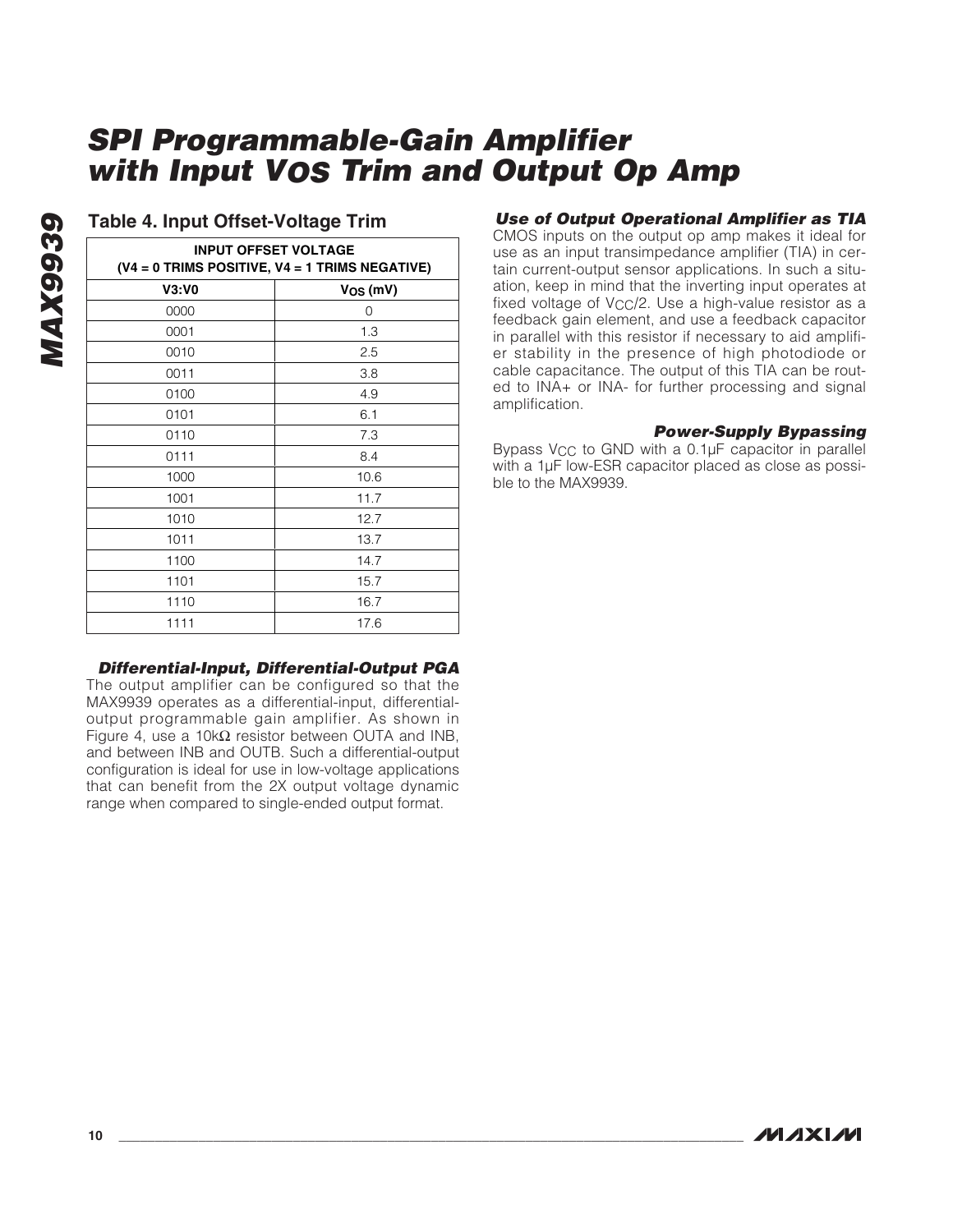

Figure 3. Using the MAX9939 Output Amplifier as an Anti-Aliasing Filter (Corner Frequency = 1.3kHz) to Maximize Nyquist Bandwidth

**MAX9939**

**MAX9939**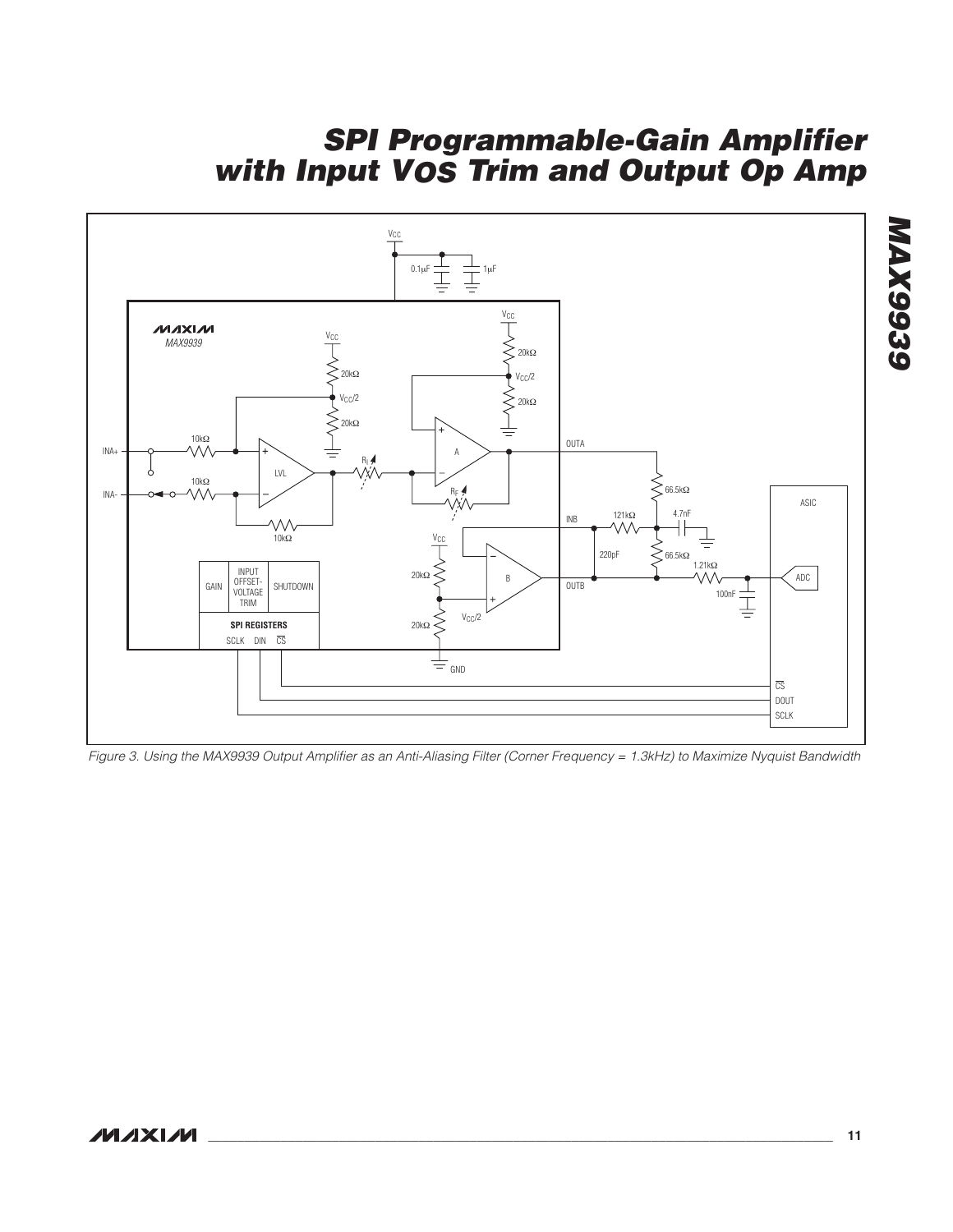



Figure 4. Using the MAX9939 as a Differential-Input, Differential-Output PGA

**Chip Information**

PROCESS: BiCMOS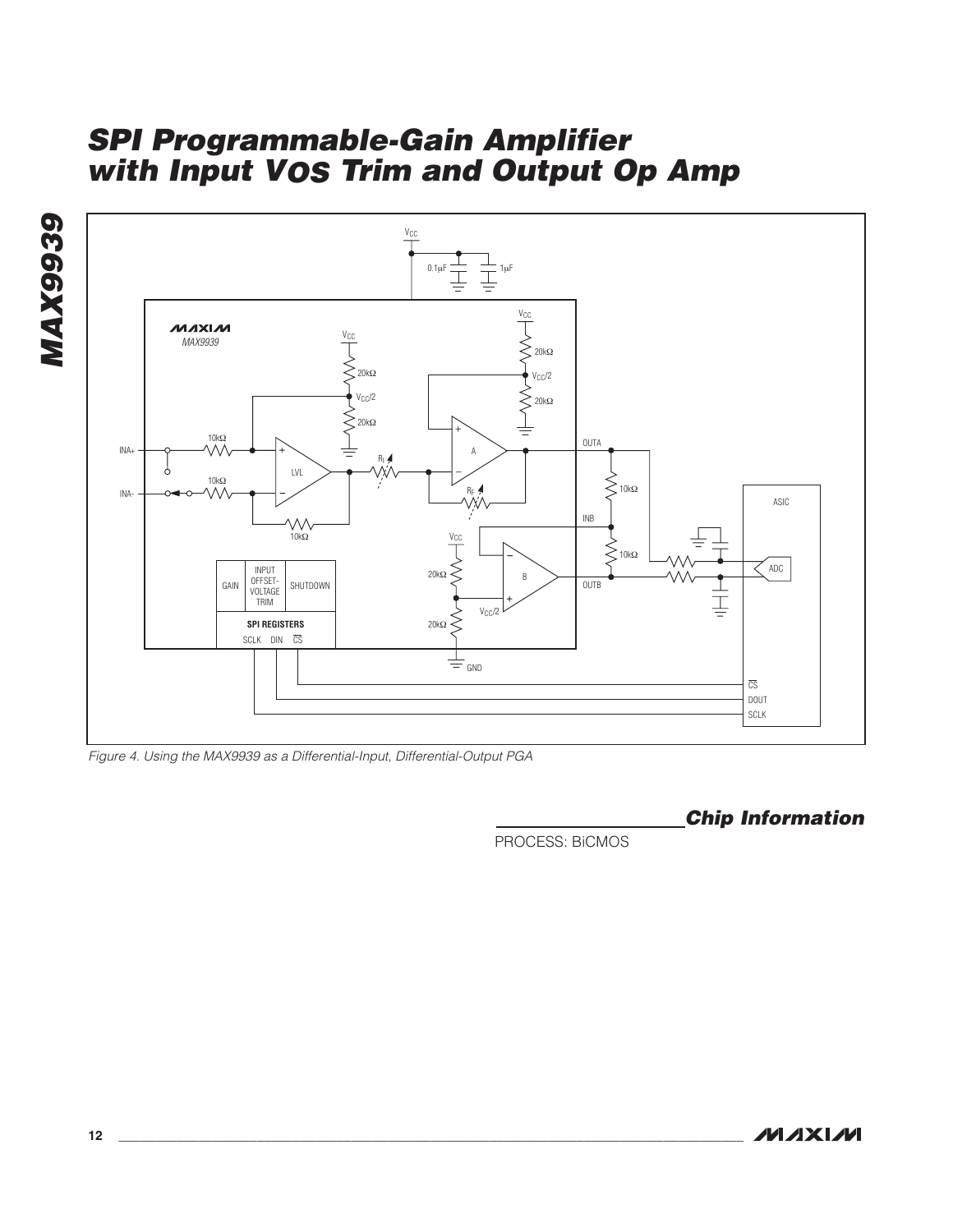# **Functional Diagram**



# **MAX9939 MAX9939**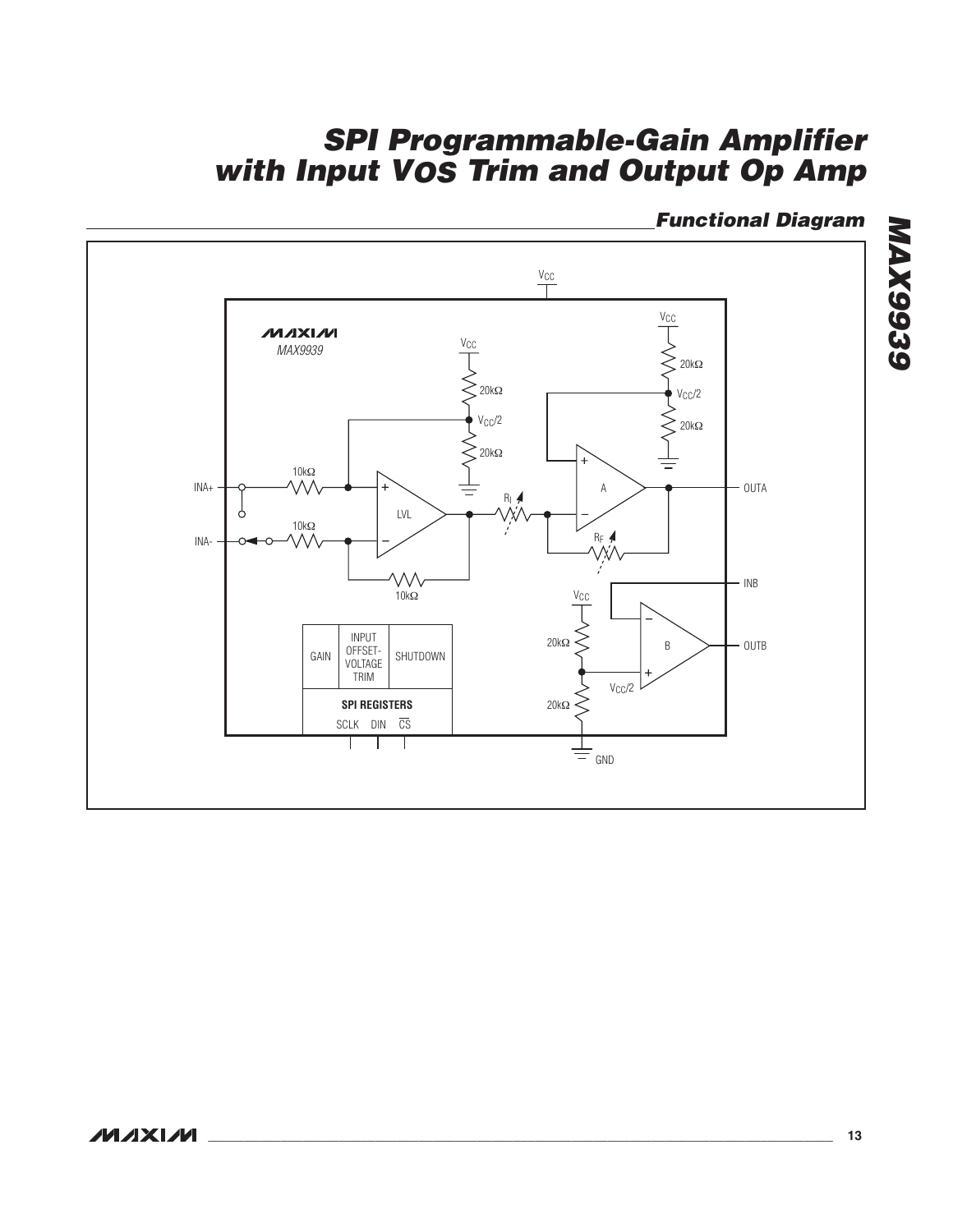## **Package Information**

For the latest package outline information and land patterns, go to **[www.maxim-ic.com/packages](http://www.maxim-ic.com/packages)**. Note that a "+", "#", or "-" in the package code indicates RoHS status only. Package drawings may show a different suffix character, but the drawing pertains to the package regardless of RoHS status.

| <b>PACKAGE TYPE</b> | <b>PACKAGE CODE</b> | <b>OUTLINE NO.</b> | ∟AND<br><b>PATTERN NO.</b> |
|---------------------|---------------------|--------------------|----------------------------|
| 10 uMAX             | J10+2               | 21-0061            | 90-0330                    |



**MAX9939 AX9939**